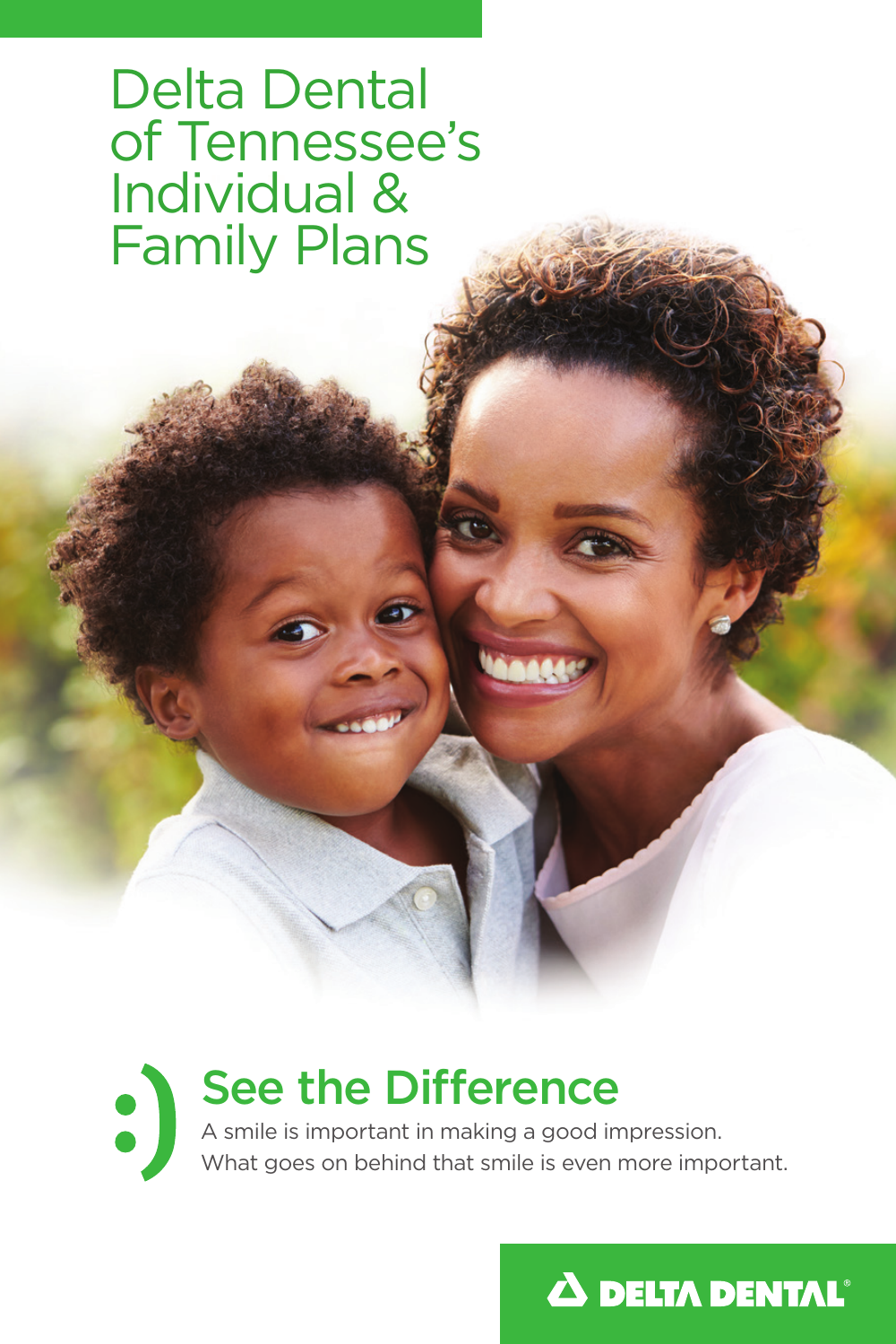# People with good oral health are more likely to report good overall health.

Delta Dental 2016 Oral Health Survey

## **Good health starts in your mouth.**

**Brain** • Periodontal disease may increase the risk of stroke. Research has shown that harmful bacteria in the mouth can make a person susceptible to developing blood clots and can eventually increase the chance of a stroke.

**Heart** • Periodontal disease may increase the risk of cardiovascular disease and fatal heart attacks. In fact, those with gum disease are almost twice as likely to suffer from heart disease as those with healthy gums.

**Lungs** • Poor oral health may worsen respiratory illnesses by promoting growth of harmful bacteria that can be transported to the lungs. They can breed and multiply to cause pneumonia and bronchitis.

**Pancreas** • Diabetics are at a greater risk for periodontal disease. Periodontal disease may disrupt the control of blood sugars, which can increase the likelihood of serious complications such as heart and lung diseases.

**Kidneys** • Bacteria often enter the body through the mouth. WIth poor oral care, infections progress faster and can lead to inflammation throughout the body and a higher risk of kidney disease.

## **Brush. Floss. Visit your dentist.**

NIDCR.NIH.gov/health-info/gum-disease/more-info ADHA.org/resources-docs/72210\_Oral\_Health\_Fast\_Facts\_&\_Stats.pdf Perio.org/consumer/gum-disease.htm MedicalNewsToday.com/releases/221159.php MedicalNewsToday.com/articles/200132.php Perio.org/consumer/gum-disease-and-heart-disease Health.Harvard.edu/heart-health/treating-gum-disease-save-your-smile-help-your-heart

TheHeartFoundation.org/2017/05/26/gum-disease-and-the-heart/ Perio.org /consumer/other-systemic-diseases Perio.org/consumer/gum-disease-and-diabetes.htm Perio.org/consumer/kidney-disease MedicalNewsToday.com/articles/306724.php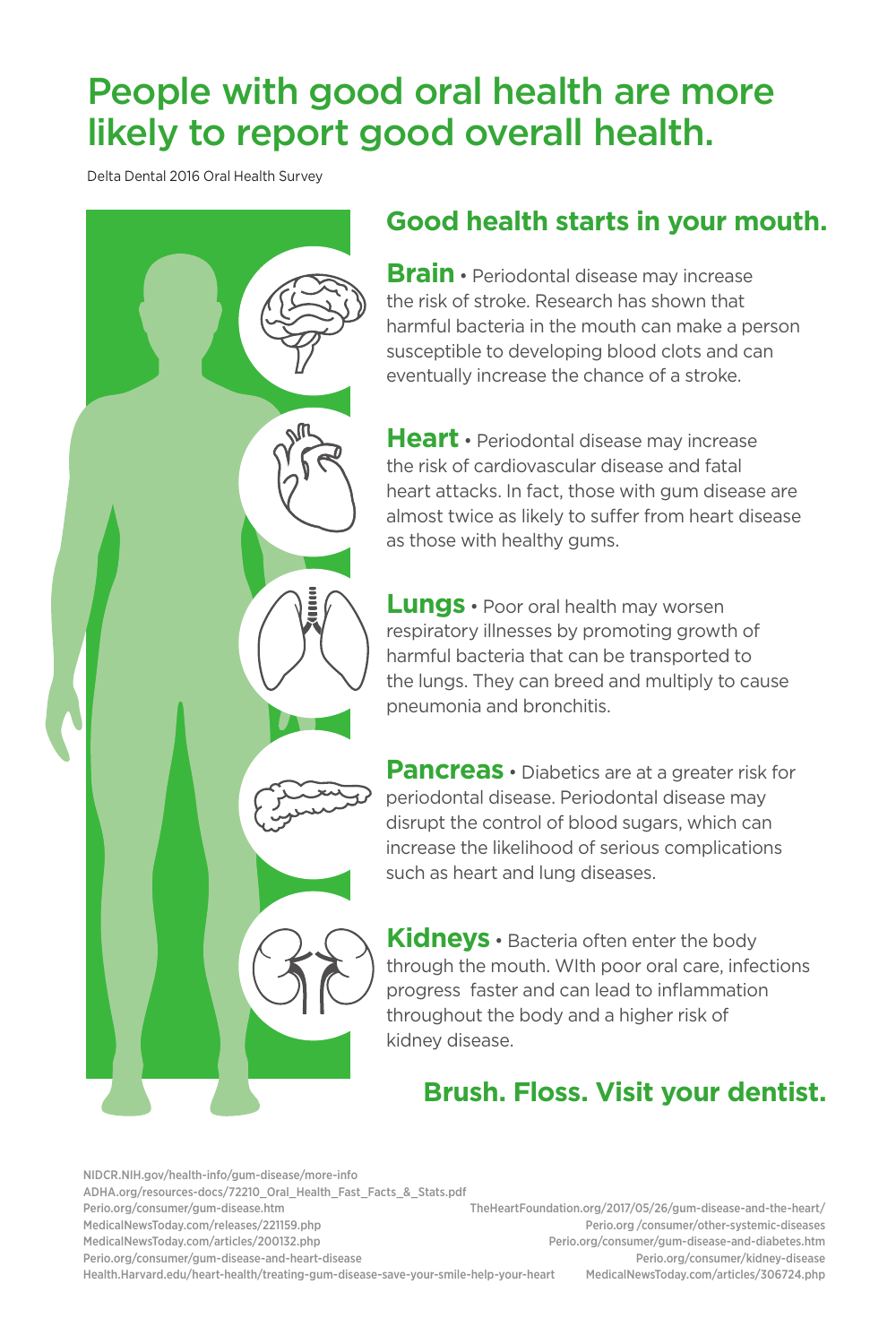# Keep Healthy

## Delta Dental of Tennessee's Individual & Family Plans are designed

to help maintain good oral health while also balancing your budget.

We've designed these plans to meet a variety of needs and budgets. See which one is best for you:

## ▲ **Essential Advantage®**

- All plans cover preventive and diagnostic treatments at 100% when visiting a dentist in our Delta Dental PPO network (coverage is 80% when visiting a dentist not in the network)
- Other levels of treatments are covered at lower co-pay amounts, starting at 25%\* in the first year and building to 80%\* in year 3.

## ▲ Superior Advantage<sup>®</sup>

• A higher level of protection with higher co-pays for more treatments. Best of all, the annual maximum increases over your enrollment period, up to \$1,500 in year 4.

## **▲ Brighter Advantage®**

• The most coverage for treatments plus cosmetic benefits for just a few dollars more, receive benefits such as whitening, veneers, and even orthodontia!

Turn the page to see the Plan Comparison for more details.

### **Who is eligible?**

Membership is open to all Tennessee adult residents and their dependents. If you have been covered by a Delta Dental of Tennessee individual policy and drop your coverage, you cannot re-enroll for 12 months.

<sup>u</sup>*Co-pay amounts when visiting an in-network dentist. Co-pays are less when visiting non-network dentists.*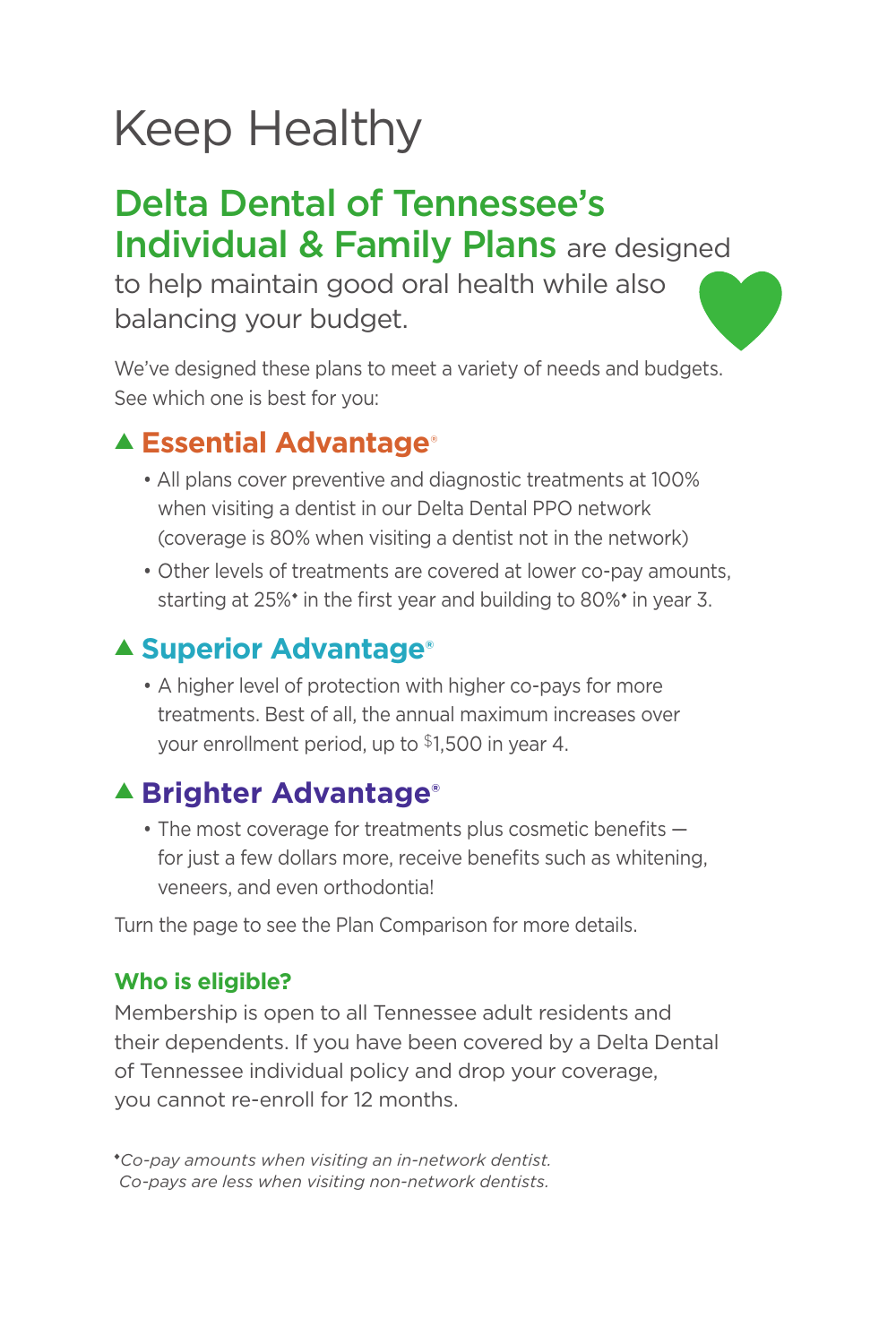# Plan Benefit & Cost Comparison

Which plan works best for your budget? Whether you're looking for lowest cost or highest annual max, we've got you covered!

|                                                                                                                                       | <b>Essential Advantage<sup>®</sup></b>     |               |              |
|---------------------------------------------------------------------------------------------------------------------------------------|--------------------------------------------|---------------|--------------|
| Yearly Benefits Increase                                                                                                              | <b>YEAR1</b>                               | <b>YEAR 2</b> | YEAR $3 (+)$ |
| <b>Maximum Benefits</b><br>per contract year                                                                                          | \$500                                      | \$750         | \$1,000      |
| <b>Deductible</b><br>per contract year; applies to all services<br>except Delta Dental PPO Diagnostic &<br><b>Preventive Services</b> | \$50/ \$150<br>per person / per family max |               |              |

| <b>Service Benefits Increase</b>                                                                                                                                                   | YEAR <sub>1</sub>                          | <b>YEAR 2</b>                         | YEAR $3 (+)$                 |
|------------------------------------------------------------------------------------------------------------------------------------------------------------------------------------|--------------------------------------------|---------------------------------------|------------------------------|
| <b>Diagnostic &amp; Prevention Services</b><br>Exams <sup>1</sup> , Cleanings <sup>1</sup> , Fluoride,<br>Space Maintainers; Brush Biopsy;<br>X-rays; Periodontal Maintenance      |                                            | 100% Delta Dental Dentist             | ■ 80% Out-of-network Dentist |
| <b>Basic Services</b><br>Emergency Palliative Treatment, Sealants, Minor<br>Restorative (Fillings), Simple Extractions, Other<br>Basic Services, Adjustments & Repairs             | $\blacktriangle$ 25%<br>$\blacksquare$ 10% | $\triangle$ 50%<br>$\blacksquare$ 25% | $\blacktriangle$ 80%<br>■40% |
| <b>Major Services</b><br>Crown Repair, Endodontic & Periodontic Services,<br>Other Oral Surgery, Major Restorative Services,<br>Relines & Rebase, Implants, Prosthodontic Services | $\blacktriangle$ 10%<br>$\blacksquare$ 10% | $\triangle$ 25%<br>$\blacksquare$ 10% |                              |
| <b>Orthodontia</b><br><b>Braces</b>                                                                                                                                                |                                            | Not Included                          |                              |

| Low Monthly Premiums                                                                               | Individual                           | <sup>\$</sup> 22.93* |
|----------------------------------------------------------------------------------------------------|--------------------------------------|----------------------|
| *Premiums include a monthly transaction fee<br>of \$2.50. Plus \$25 application fee at enrollment. | Individual &<br>Dependent            | ∮42.99*              |
| Rates valid through 12/31/19.                                                                      | Individual & 2 or<br>More Dependents | $$79.31*$            |

NOTE: *Certain limitations apply. See the Schedule of Benefits for complete details.*

1 *Limited to two per person in a 12-month period. Persons with certain medical conditions may be eligible for more. See the* Schedule of Benefits *for this policy for a comprehensive explanation of services covered and not covered.*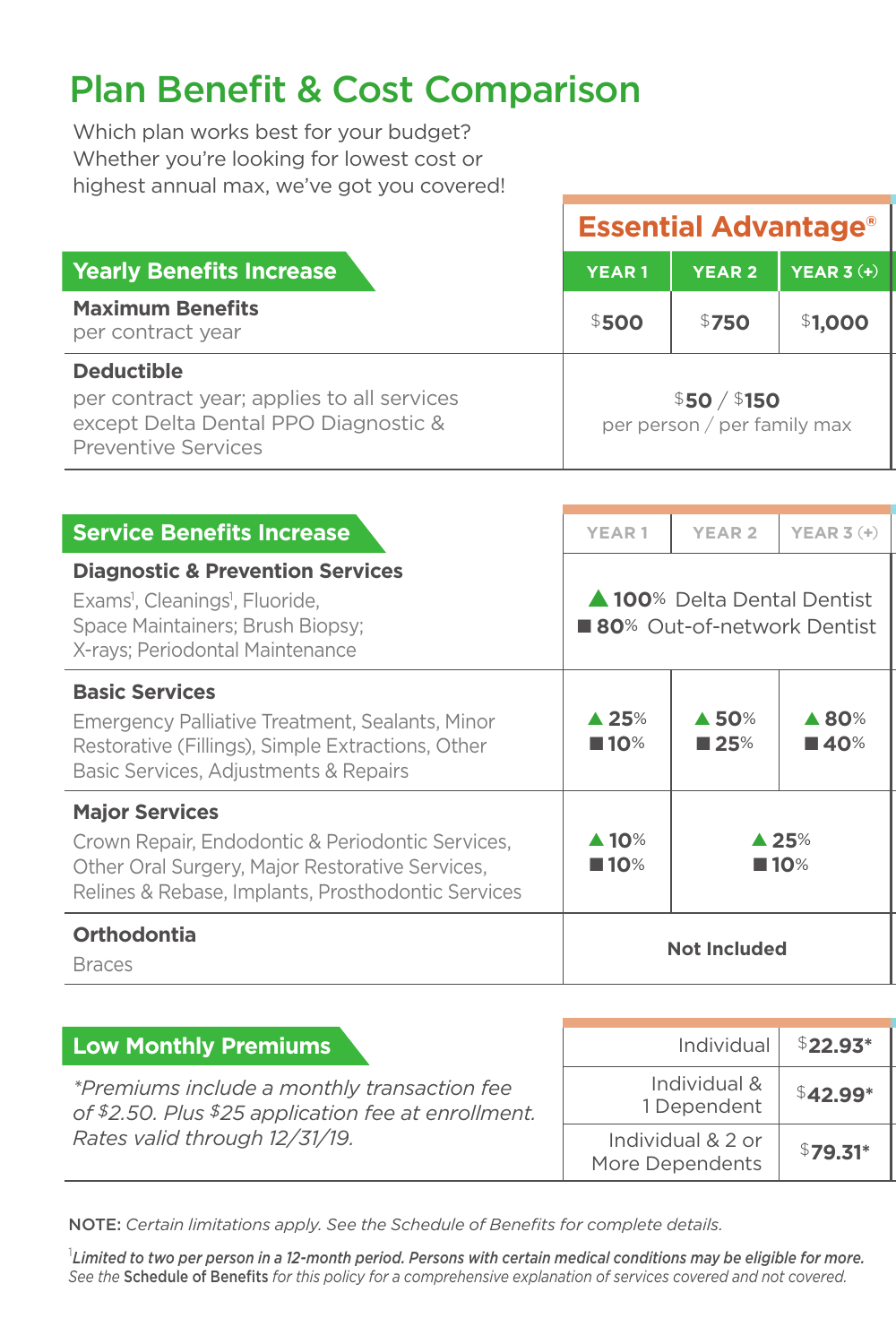### s **Delta Dental PPO**℠ / In-Network Dentists

### **n** Out-of-network Dentists

|              | <b>Superior Advantage®</b> |                |                             |                    |              |               | <b>Brighter Advantage®</b>  |                |
|--------------|----------------------------|----------------|-----------------------------|--------------------|--------------|---------------|-----------------------------|----------------|
| <b>YEAR1</b> |                            | <b>YEAR 2</b>  | <b>YEAR 3</b>               | $\vert$ YEAR 4 (+) | <b>YEAR1</b> | <b>YEAR 2</b> | <b>YEAR 3</b>               | YEAR $4 (+)$   |
| \$500        |                            | <b>\$1,000</b> | \$1,250                     | \$1,500            | \$750        | \$1,000       | <b>1,250</b>                | <b>\$1,500</b> |
|              |                            | \$50/ \$150    | per person / per family max |                    |              | \$50/ \$150   | per person / per family max |                |

| $$37.47^*$ | Individual                           | $$34.13*$ | Individual                           |
|------------|--------------------------------------|-----------|--------------------------------------|
| $$71.35*$  | Individual &<br>1 Dependent          | $$64.32*$ | Individual &<br>1 Dependent          |
| \$122.40*  | Individual & 2 or<br>More Dependents | \$100.92* | Individual & 2 or<br>More Dependents |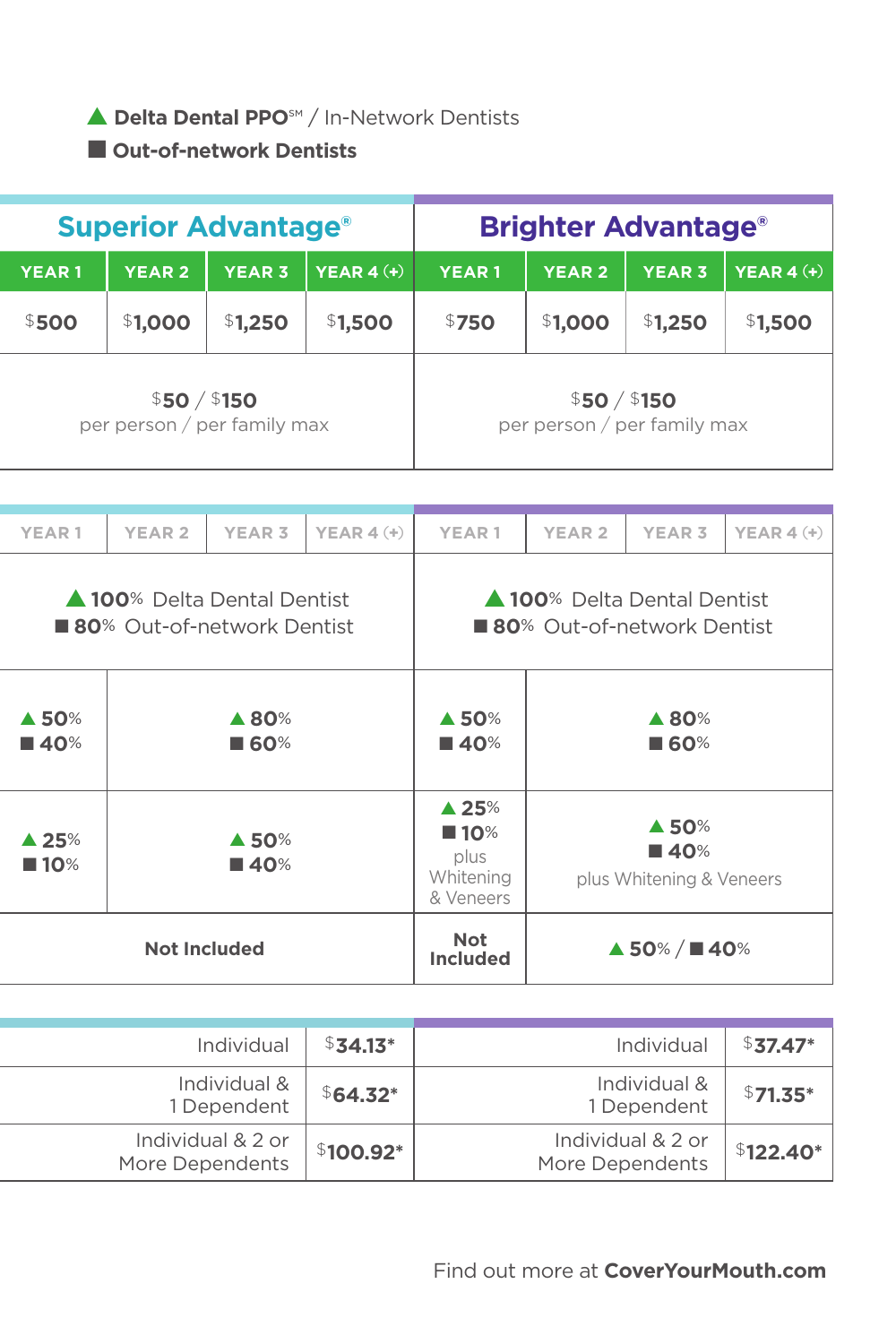# Your dentist can detect signs and symptoms of more than 120 diseases, including diabetes and cancer.

Little, James W., Falace, Donald A., Miller, Craig S., & Rhodus, Nelson L. (2008). *Dental Management of the Medically Compromised Patient* (7th ed.). St. Louis, MO: Mosby Elsevier.

# Network Access

**Delta Dental is the leading dental benefits carrier in the United States**, providing unparalleled expertise and a host of additional oral health resources.

 $\triangle$  Save on having services provided by in-network dentists.

### **Access Delta Dental PPO℠ network nationwide**.

This is access to our greatest discounts available at more than 72% of dental offices in Tennessee. With



more than 108,800 dentists nationwide, our network probably includes your dentist.<sup>2</sup> You also have access to care when traveling through our national networks.

Each in-network dentist goes through a credentialing process to ensure they meet Delta Dental's high standards.

### **No waiting periods or deductibles for preventive care**.

And, all other service benefits increase after the first year.

#### **Online account management**.

See your available benefits online, any time, using our Consumer Toolkit or the **Delta Dental mobile app**.

NOTE: *Certain limitations apply. See the Schedule of Benefits for complete details.* 2Delta Dental participating network count, July 2018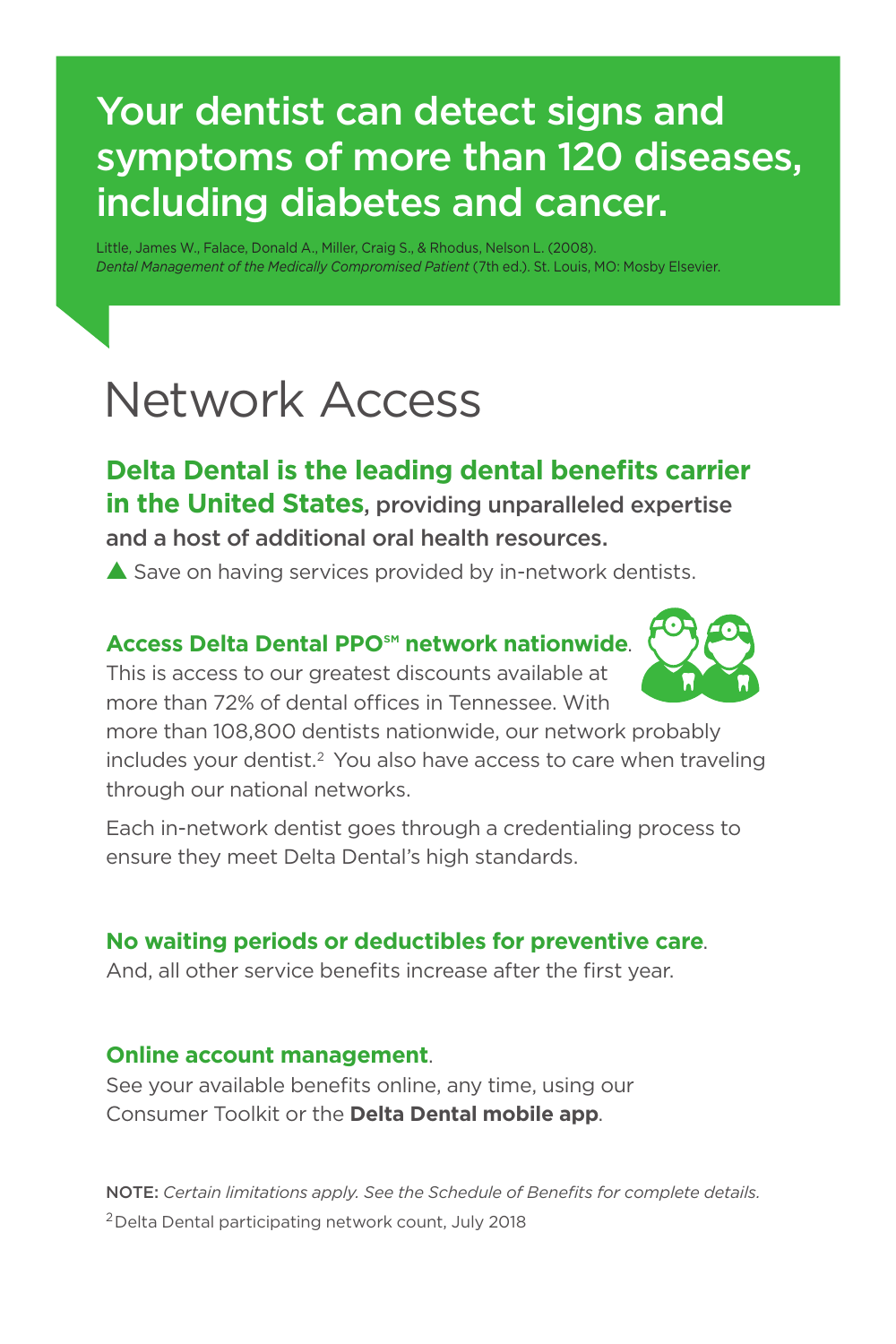# Save Money

## **Delta Dental of Tennessee's Individual & Family Plan covers your annual preventive care — 100%.**

This means there is no out-of-pocket cost when visiting a Delta Dental PPO<sup>™</sup> dentist for your annual exams and cleanings.

**Diagnostic & Preventive services** are excluded from your deductible when using Delta Dental's PPO providers — routine cleanings *do not* apply to your deductible or annual max. That helps your benefits stretch as wide as your smile.

> You also have the advantage of our negotiated rates with network dentists. The **fees charged by in-network dentists are pre-established** by Delta Dental, meaning less out-of-pocket costs for you.

#### **Your annual benefits grow**.

With continued enrollment, your annual maximum benefit increases after the first year!

#### **When do my benefits start?**

Enjoy your benefits after your effective date  $-$  the first day of the month following receipt of application, \$25 application fee, and initial premium if received on or before the 15th of the month. If received after the 15th, effective date will be the first day of the following month.



Call **1-855-844-0445**